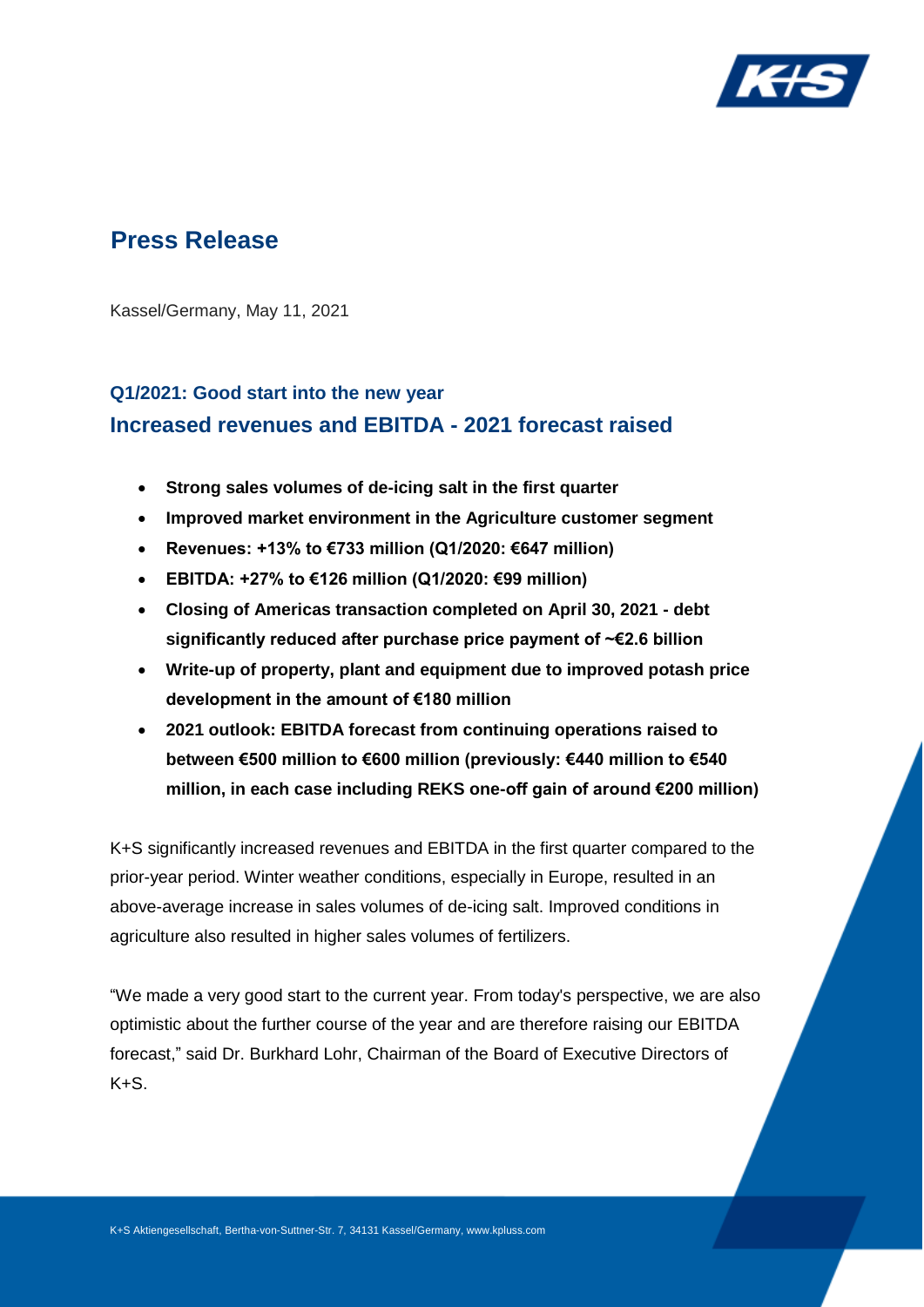

## **Positive development in both customer segments**

In the **Agriculture customer segment**, first-quarter revenues rose slightly to €469 million. Sales volumes increased by 6% to just over 2 million tonnes. On the market side, continued favorable demand for potash can be observed in all regions relevant for K+S. The prices for potassium chloride, which have risen again since the beginning of the year, especially overseas, should have an increasingly positive impact on the K+S product portfolio. This should also positively affect revenues and EBITDA over the next few quarters.

K+S has therefore adjusted the price assumptions for the valuation of potash property, plant and equipment. This resulted in a write-up of €180 million in the first quarter, which had a correspondingly positive impact on adjusted Group earnings after taxes.

K+S achieved a significant increase in revenues of 38% to €264 million in the **Industry+ customer segment**. This was mainly attributable to the above-average deicing salt business, which continued over the Easter holidays. Declines in revenues from industrial products in the pharmaceutical and food industries could not be fully offset by increases in revenues from the chemical industry. Revenues in consumer products exceeded the already strong level of the previous quarter due to increased private consumption.

## **2021 outlook: EBITDA forecast raised**

As a result of the rapid recovery in overseas potassium chloride prices already observed in the first quarter and the assumption of an improved early fills business with de-icing salt, K+S now expects EBITDA to improve to between €500 million and €600 million (previous forecast: €440 million to €540 million; 2020: €267 million). This continues to include the one-off gain of around €200 million generated by the closing of the REKS joint venture.

Further assumptions for the assessment of the full year 2021 are described in the [Q1/2021 Quarterly Report](http://www.kpluss.com/financial-publications) on page 9.